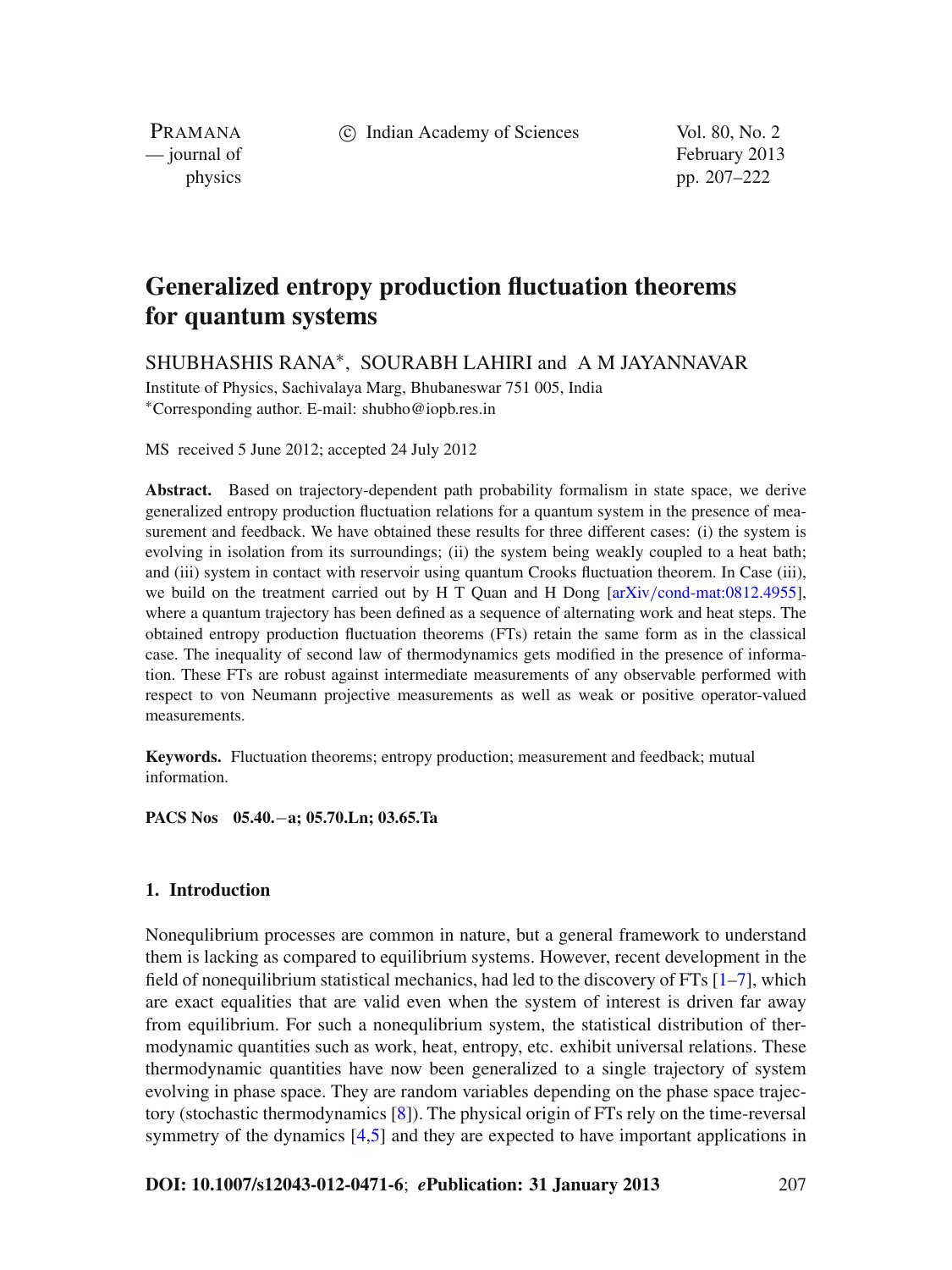nanoscience and biophysics. The second law of thermodynamics emerges in the form of inequalities from these theorems [\[3](#page-14-5)[,6\]](#page-14-6). It can be shown that the second law is valid on an average. Here averaging is done over different trajectories, thus not ruling out the possibility of transient violations of second law for individual realization [\[9](#page-14-7)]. These theorems have helped us in understanding how thermodynamic irreversibility arises from the underlying time-reversible dynamics [\[10\]](#page-14-8).

One of the FTs was initially put forward by Jarzynski [\[3](#page-14-5)] in the form of the nonequilibrium work theorem, by means of which one can extract information about equilibrium changes in free energy  $\Delta F$  by measuring the nonequilibrium work *W* performed on a system by the external drive. The system is initially prepared in equilibrium, and then driven away from equilibrium using some predetermined protocol  $\lambda(t)$ , which runs from  $t = 0$  to  $t = \tau$ . The Jarzynski equality is given by

$$
\langle e^{-\beta W} \rangle = e^{-\beta \Delta F}.\tag{1.1}
$$

The work *W* depends on trajectory of the system, whose initial state is sampled from equilibrium distribution. The angular brackets denote averaging over an ensemble of such trajectories and the free energy differences  $\Delta F = F(\lambda(\tau)) - F(\lambda(0)$ . A stronger fluctuation theorem was provided by Crooks [\[4](#page-14-3)[,5](#page-14-4)] in the form

$$
\frac{P_{\rm f}(W)}{P_{\rm r}(-W)} = \mathrm{e}^{\beta(W-\Delta F)},\tag{1.2}
$$

 $P_f(W)$  and  $P_f(W)$  being the work probability densities generated under the forward protocol  $\lambda(t)$  and the reverse protocol  $\lambda(\tau - t)$ , respectively.

A more general FT was put forward by Seifert [\[7\]](#page-14-1) which contains the Jarzynski and the Crooks theorems as special cases. A system which is in contact with a heat bath, is initially prepared in some arbitrary distribution  $p_0(x_0)$  of phase-space points and is perturbed by varying an external parameter  $\lambda(t)$  up to time  $t = \tau$ . In the reverse process, the system evolves from some other initial distribution  $p_1(x_\tau)$  under the time-reversed protocol  $\lambda(\tau - t)$ . The Seifert's fluctuation theorem states that, the probability of a phase space trajectory along the forward process,  $P[x(t)]$ , is related to that along the reverse process,  $\tilde{P}[\tilde{x}(t)]$ , as

$$
\frac{P[x(t)]}{\tilde{P}[\tilde{x}(t)]} = \frac{P[x(t)|x_0]p_0(x_0)}{\tilde{P}[\tilde{x}(t)|x_\tau]p_1(x_\tau)} = \frac{p_0(x_0)}{p_1(x_\tau)} \exp[\Delta S_B],\tag{1.3}
$$

where  $\Delta S_B$  is the change in entropy of the bath ( $\Delta S_B = (Q/T)$ , where Q is the heat absorbed by the bath).  $P[x(t)|x_0]$  is a short notation for functional of a path starting at  $x_0$ and *x*(*t*) is the phase-space trajectory ending at  $x<sub>\tau</sub>$ . If, in particular, the distribution  $p_1(x<sub>\tau</sub>)$ in the final distribution at time  $\tau$  is as dictated by dynamics, then the above relation gives the integral fluctuation theorem (IFT) for total entropy production [\[7\]](#page-14-1):

<span id="page-1-0"></span>
$$
\langle e^{-\Delta s_{\rm tot}} \rangle = 1,\tag{1.4}
$$

<span id="page-1-1"></span>where

$$
\Delta S_{\text{tot}} = \Delta S + \Delta S_{\text{B}} = \ln \frac{p_0(x_0)}{p_1(x_\tau)} + \frac{Q}{T}.
$$
\n(1.5)

208 *Pramana – J. Phys.***, Vol. 80, No. 2, February 2013**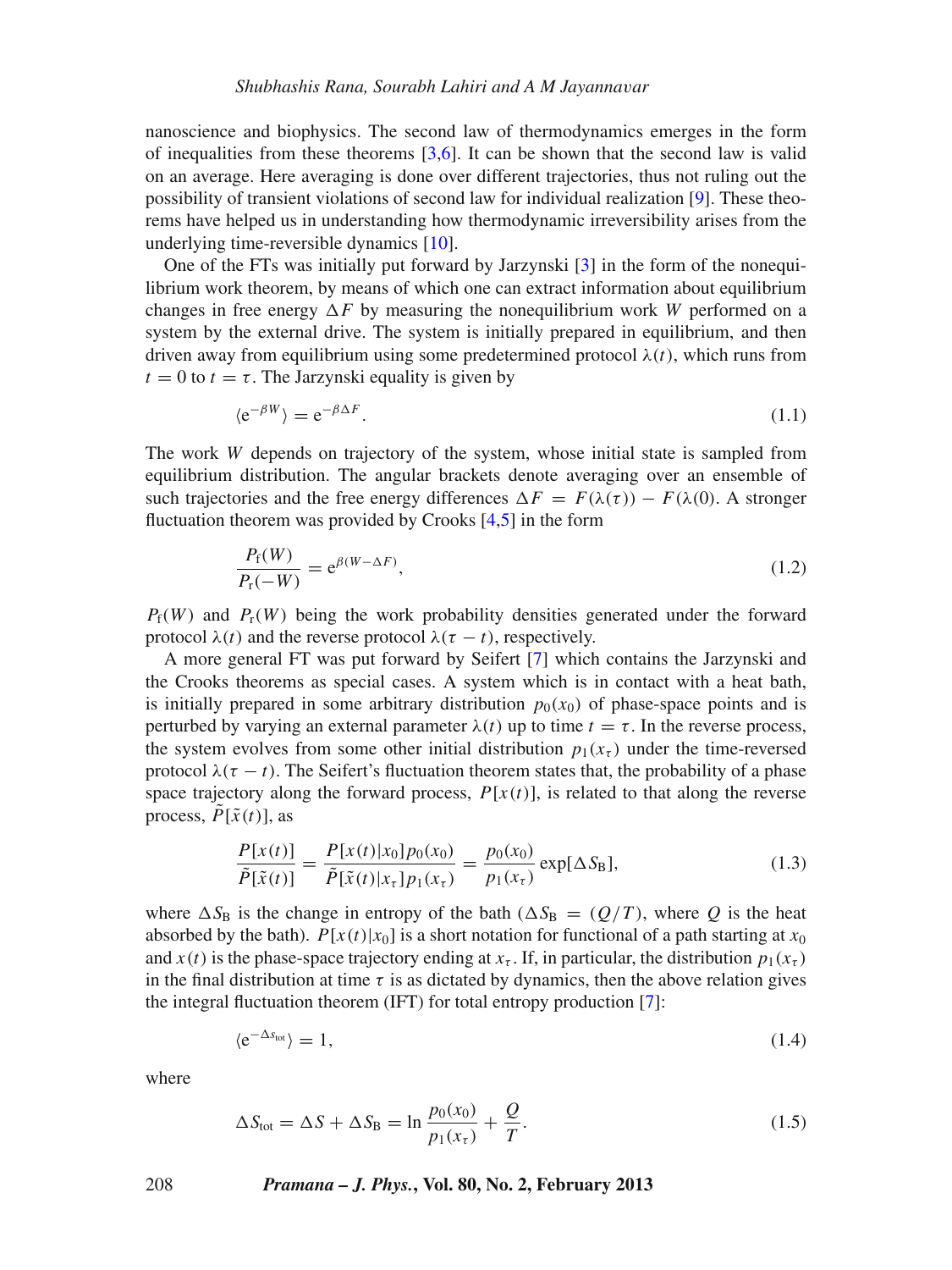Here,  $\ln(p_0(x_0)/p_1(x_0))$  is the change of system entropy along a given trajectory. For details, we refer to Seifert's article [\[7\]](#page-14-1). If the system is in steady state, one can also obtain detailed entropy production fluctuation theorem (DFT), namely

$$
\frac{p(\Delta S_{\text{tot}})}{p(-\Delta S_{\text{tot}})} = e^{\Delta S_{\text{tot}}}.
$$
\n(1.6)

The IFT follows directly from the DFT. Using Jensen's inequality in eq. [\(1.4\)](#page-1-0) we get

$$
\langle \Delta S_{\text{tot}} \rangle \ge 0. \tag{1.7}
$$

This is a statement of second law of thermodynamics, expressed in the form of inequality for the average change in total entropy.

If the systems are driven by the feedback-controlled protocols, which in turn depend on the measurement outcomes of the state of the system at intermediate times (information gain), then IFT gets modified to the form [\[11\]](#page-14-9)

<span id="page-2-0"></span>
$$
\langle e^{-\Delta S_{\text{tot}}-I} \rangle = 1, \tag{1.8}
$$

where  $I$  is the mutual information which quantifies the change in uncertainty of the state of the system upon making measurements. Application of Jensen's inequality generalizes second law for total entropy production:

<span id="page-2-1"></span>
$$
\langle \Delta S_{\text{tot}} \rangle \ge -\langle I \rangle. \tag{1.9}
$$

The average mutual information  $\langle I \rangle$  is always non-negative [\[12\]](#page-14-10). Thus, the average entropy change can be made negative by feedback control, and the lower bound is given by  $-(I)$ . There are few attempts to extend the IFT (eq. [\(1.4\)](#page-1-0)) to the quantum domain [\[13](#page-14-11)[–15](#page-14-12)]. In our present work, we extend the IFT for  $\Delta S_{\text{tot}}$  to quantum systems, in the presence of multiple measurements and feedback. We assume that the measurement procedure involves errors that are classical in nature. We show the robustness of FTs against intermediate measurements of any system observable (both von Neumann projective measurements or generalized positive operator-valued measurements (POVM)).

We obtain these theorems for three different cases: (i) the system evolves in isolation from its surroundings; (ii) it is weakly coupled to a heat bath; and (iii) evolution of system coupled to heat bath is modelled in terms of work steps and heat steps following closely the treatment given in ref. [\[16](#page-14-13)] and is described in [§4.](#page-9-0) Our treatment is based on path probability in state space. The measurement is assumed to be von Neumann type, i.e, projective measurement which results in the collapse of system state to one of the eigenstates of the corresponding observable. Case (i), namely, isolated quantum system is discussed in detail. DFT is obtained for various situations, i.e., (a) system evolving unitarily, (b) in the presence of measurement and feedback, and finally (c) in the presence of intermediate measurements, of any observables of the system. The IFT follows from DFT. For Cases (ii) and (iii), we have derived generalized IFT. In the Appendix, we have given a proof of IFT in the presence of weak measurements. In passing, we note that all the extended quantum FTs retain the same form as their classical counterparts.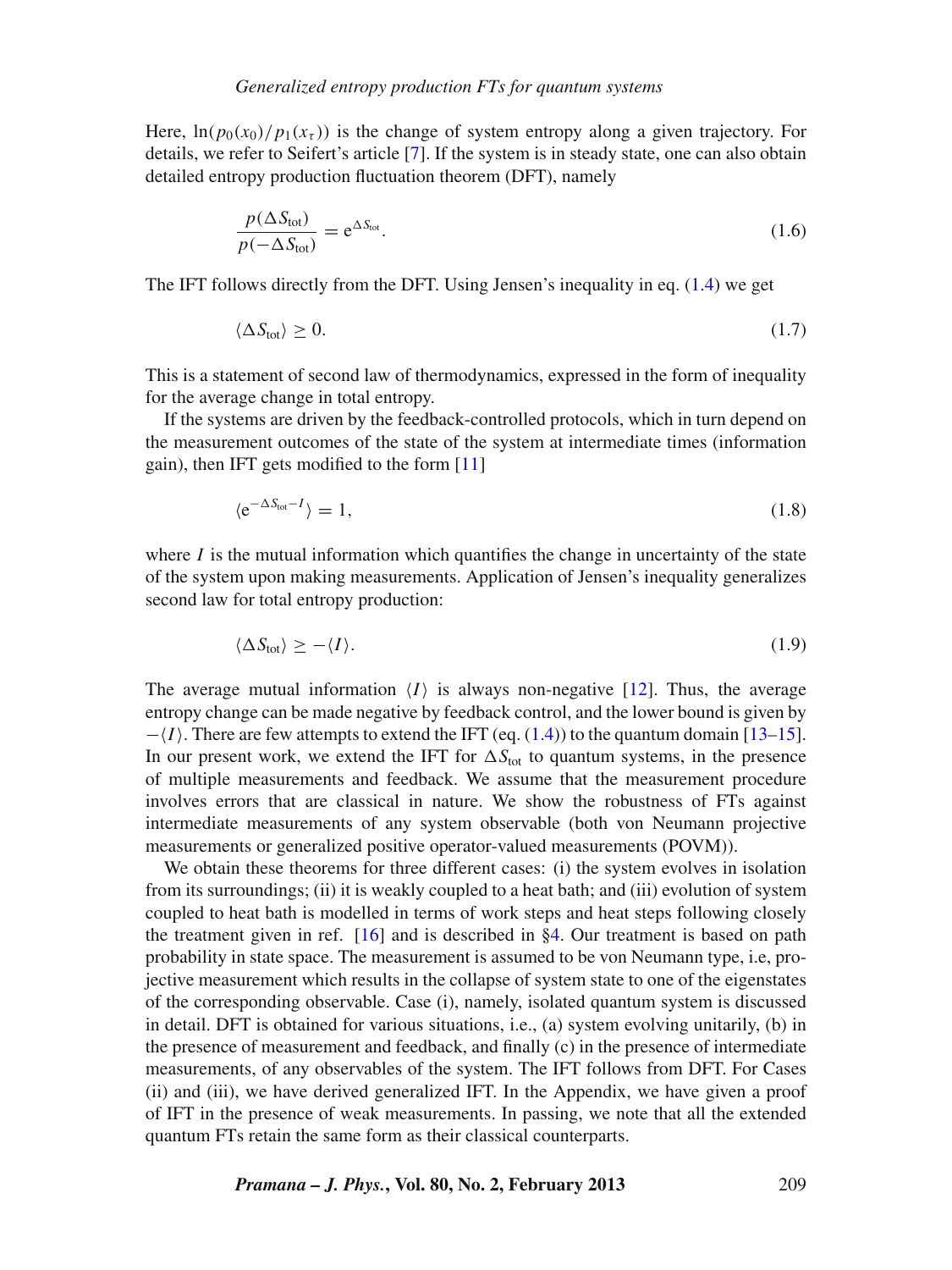#### <span id="page-3-3"></span>**2. Isolated quantum system**

#### 2.1 *Unitary e*v*olution*

In this section, we consider an isolated quantum system given by Hamiltonian  $H(\lambda(t))$ , where  $\lambda(t)$  is some external time-dependent protocol. To clarify our notation and for completeness, we rederive DFT for this system following the treatment of ref. [\[14](#page-14-14)]. Initially at time  $t = 0$ , energy measurement is performed and system is found to be in eigenstate  $|i_0\rangle$ , with energy eigenvalue  $E_0$ . It then evolves unitarily from time 0 to  $\tau$  under the protocol  $\lambda(t)$ . The energy measurement at final time  $\tau$  is performed and system is found to be at state  $|i_{\tau}\rangle$  with energy eigenvalue  $E_{\tau}$ . If the initial probability density of the state  $|i_{0}\rangle$  is  $p(i_0)$ , then the joint probability of  $|i_0\rangle$  and  $|i_\tau\rangle$  (forward state trajectory) is given by

$$
P_{\mathcal{F}}(i_{\tau}, i_0) = p(i_{\tau}|i_0)p(i_0)
$$
  
=  $|\langle i_{\tau}|U_{\lambda}(\tau, 0)|i_0\rangle|^2 p(i_0),$  (2.1)

where  $U_{\lambda}(t_2, t_1)$  denotes the unitary evolution operator for a given  $\lambda(t)$  from time  $t_1$  to time  $t_2$ . It is defined as

$$
U_{\lambda}(t_2, t_1) = T \exp\left(-\frac{i}{\hbar} \int_{t_1}^{t_2} H(\lambda(t)) \mathrm{d}t\right). \tag{2.2}
$$

Here, *T* denotes time ordering.

The system entropy is defined as  $S(t) = -\ln p(i_t)$ . As the system is isolated, there is no generation of heat, i.e,  $Q = 0$ . Using eq. [\(1.5\)](#page-1-1), the total change in entropy production  $\Delta S_{\text{tot}}$  during the evolution from time 0 to  $\tau$  is equal to the change in system entropy alone.

<span id="page-3-2"></span>
$$
\Delta S_{\text{tot}} = -\ln \frac{p(i_{\tau})}{p(i_0)},\tag{2.3}
$$

where  $p(i_\tau)$  is the final probability of state  $|i_\tau\rangle$  at time  $\tau$ . The probability density  $P_F(\Delta S_{\text{tot}})$  for the forward path is by definition

<span id="page-3-0"></span>
$$
P_{\rm F}(\Delta S_{\rm tot}) = \sum_{i_{\tau},i_0} \delta\left(\Delta S_{\rm tot} + \ln \frac{p(i_{\tau})}{p(i_0)}\right) P_{\rm F}(i_{\tau}, i_0)
$$

$$
= \sum_{i_{\tau},i_0} \delta\left(\Delta S_{\rm tot} + \ln \frac{p(i_{\tau})}{p(i_0)}\right) p(i_{\tau}|i_0) p(i_0). \tag{2.4}
$$

We now introduce time-reversal operator  $\Theta$ . The time-reversed state of  $|i\rangle$  is defined as  $|\tilde{i}\rangle = \Theta|i\rangle$ . It can be readily shown that [\[11](#page-14-9)]

<span id="page-3-1"></span>
$$
p(i_2|i_1) = |\langle i_2|U_\lambda(t_2, t_1)|i_1\rangle|^2 = |\langle \tilde{i}_1|U_{\lambda^\dagger}(\tilde{t}_1, \tilde{t}_2)|\tilde{i}_2\rangle|^2 = p(\tilde{i}_1|\tilde{i}_2),\tag{2.5}
$$

where  $\tilde{t} = \tau - t$  and  $\lambda^{\dagger}(\tilde{t}) = \lambda(\tau - t)$  is the time-reversed protocol of  $\lambda(t)$ . The evolution of the system from the given time-reversed state  $\Theta |i_2\rangle$  to the time-reversed state  $\Theta |i_1\rangle$ , under the time-reversed protocol  $\lambda^{\dagger}(t)$ , is given by the conditional probability  $p(\tilde{i}_1|\tilde{i}_2)$ .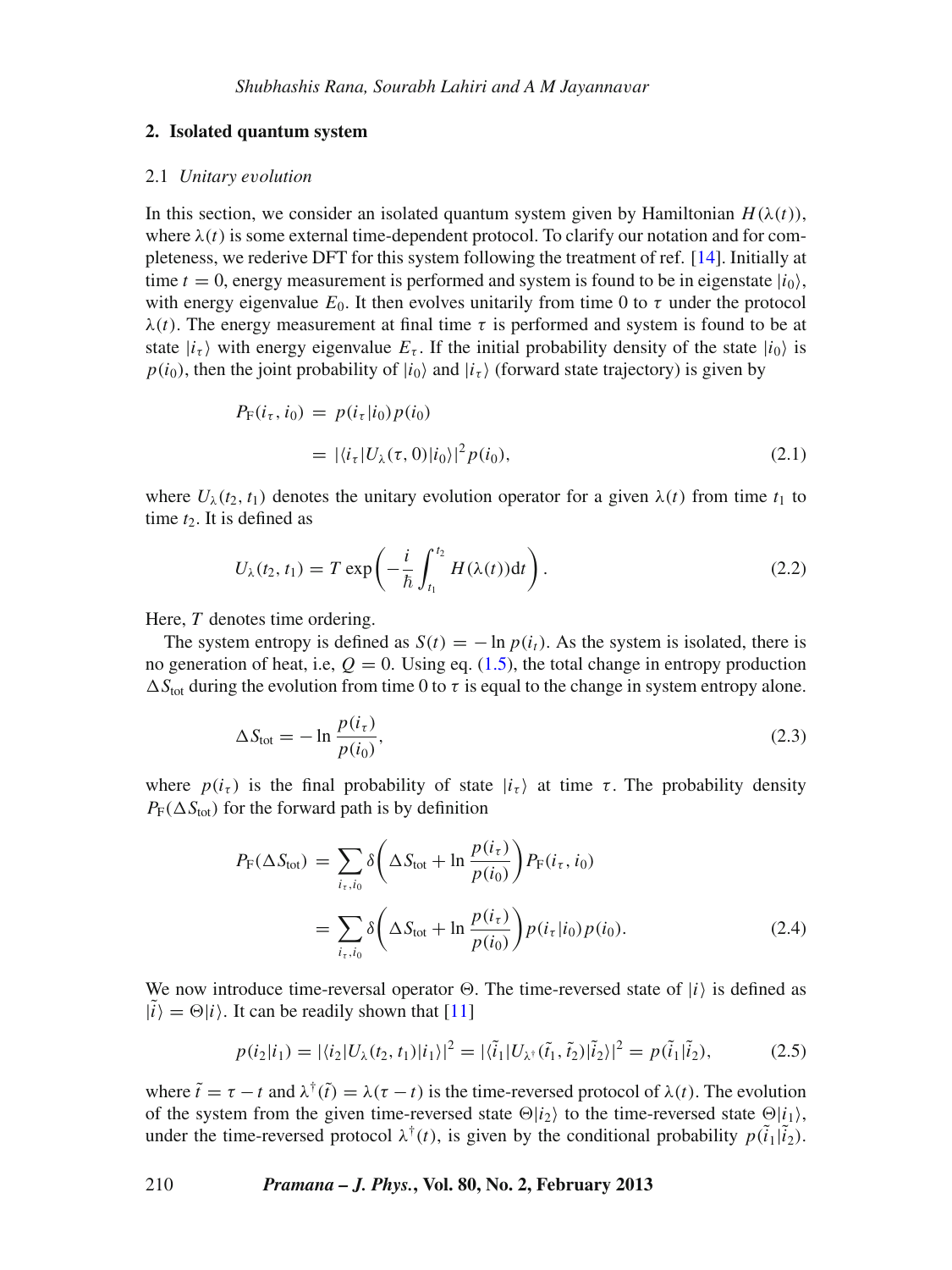We consider the initial distribution of reverse trajectory to be equal to the final distribution of forward trajectory

<span id="page-4-0"></span>
$$
p(\tilde{i}_{\tau}) = p(i_{\tau}).\tag{2.6}
$$

The states  $|i\rangle$  and  $|\tilde{i}\rangle$  have one-to-one correspondence. Multiplying and dividing by  $p(i_\tau)$ in the summand in eq.  $(2.4)$  and using eqs  $(2.5)$  and  $(2.6)$ , we get

<span id="page-4-1"></span>
$$
P_{\rm F}(\Delta S_{\rm tot}) = \sum_{i_{\tau},i_{0}} \delta \left( \Delta S_{\rm tot} + \ln \frac{p(i_{\tau})}{p(i_{0})} \right) p(\tilde{i}_{0}|\tilde{i}_{\tau}) p(\tilde{i}_{\tau}) \frac{p(i_{0})}{p(i_{\tau})}
$$
  
\n
$$
= \sum_{i_{\tau},i_{0}} \delta \left( \Delta S_{\rm tot} + \ln \frac{p(i_{\tau})}{p(i_{0})} \right) p(\tilde{i}_{0}|\tilde{i}_{\tau}) p(\tilde{i}_{\tau}) e^{\Delta S_{\rm tot}}
$$
  
\n
$$
= e^{\Delta S_{\rm tot}} \sum_{i_{\tau},i_{0}} \delta \left( \Delta S_{\rm tot} + \ln \frac{p(\tilde{i}_{\tau})}{p(\tilde{i}_{0})} \right) p(\tilde{i}_{0}|\tilde{i}_{\tau}) p(\tilde{i}_{\tau})
$$
  
\n
$$
= e^{\Delta S_{\rm tot}} \sum_{i_{\tau},i_{0}} \delta \left( \Delta S_{\rm tot} - \ln \frac{p(\tilde{i}_{0})}{p(\tilde{i}_{\tau})} \right) P_{\rm R}(\tilde{i}_{\tau}, \tilde{i}_{0})
$$
  
\n
$$
= e^{\Delta S_{\rm tot}} P_{\rm R}(-\Delta S_{\rm tot}). \tag{2.7}
$$

To arrive at this result, we have used eq. [\(2.3\)](#page-3-2) in the second step and eq. [\(2.6\)](#page-4-0) in the third step.  $P_{\rm R}(\tilde{i}_{\tau}, \tilde{i}_0)$  is the joint probability of the corresponding states in the reverse direction. If  $\Delta S_{\text{tot}}$  is the total entropy change for forward path, then the total entropy change in the corresponding reverse path is  $-\Delta S_{\text{tot}}$ . It follows from the fact that  $p(\tilde{i}_{\tau})$ and  $p(\tilde{i}_0)$  are the initial and final probability distribution of states in the time-reversed process because of unitary evolution. Equation [\(2.7\)](#page-4-1) can be written in the form

$$
\frac{P_{\rm F}(\Delta S_{\rm tot})}{P_{\rm R}(-\Delta S_{\rm tot})} = e^{\Delta S_{\rm tot}}.\tag{2.8}
$$

This is the detailed FT for change in total entropy, extended to the quantum regime. Simple cross-multiplication followed by integration over  $\Delta S_{\text{tot}}$  leads to the integral form of the above theorem:

$$
\langle e^{-\Delta S_{\text{tot}}}\rangle = 1. \tag{2.9}
$$

## <span id="page-4-2"></span>2.2 *Isolated quantum system with feedback*

So far we have been dealing with a predetermined protocol, also known as open-loop feedback. Often to increase the efficiency of a physical process (e.g., engines at nanoscale, molecular motor, etc.), we need to perform intermediate measurements and change the protocol as per the outcomes of these measurements [\[17](#page-14-15)[–24](#page-15-0)]. Such a process is known as closed-loop feedback. Let the system evolve under some external protocol  $\lambda_0(t)$ , from its initial energy eigenstate  $|i_0\rangle$  measured at time  $t_0$ . At time  $t_1$ , we perform a measurement of some arbitrary observable and system collapses to state  $|i_1\rangle$ . We assume that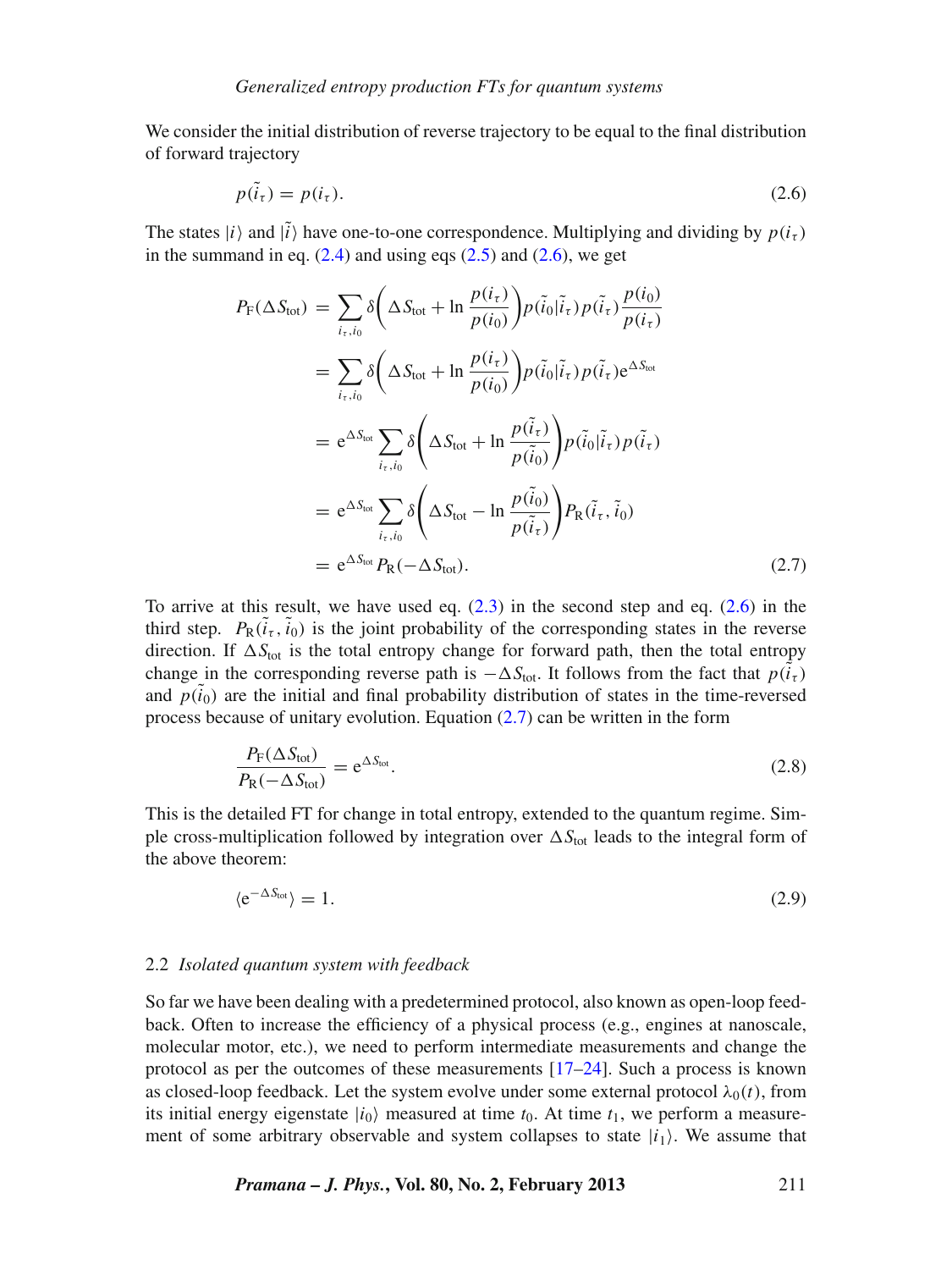measurement process leading to information gain involves classical errors. Here  $y_1$  is the measured outcome with a probability  $p(y_1|i_1)$ , while the system's actual state is  $|i_1\rangle$ . Depending on the value of  $y_1$  the protocol is changed to  $\lambda_{y_1}(t)$ . Under this new protocol, the system evolves unitarily up to time  $t_2$ , where another measurement is performed and so on. This process terminates at time  $\tau$  when the system collapses to its final energy eigenvalue  $|i_{\tau}$ . We should note that initial and final measurements are energy measurements. The joint probability of the corresponding state trajectory for *n* number of intermediate measurements  $y_1, y_2, \ldots, y_n$  at times  $t_1, t_2, \ldots, t_n$ , respectively is [\[11](#page-14-9)]

<span id="page-5-0"></span>
$$
P_{\mathcal{F}}(i_{\tau}, \dots, i_1, i_0, y_n, \dots, y_1)
$$
  
=  $p(i_{\tau}|i_n) \cdots p(y_2|i_2) p(i_2|i_1) p(y_1|i_1) p(i_1|i_0) p(i_0)$   
=  $|\langle i_{\tau}| U_{\lambda_{y_n}}(\tau, t_1)|i_n\rangle|^2 \cdots p(y_2|i_2)|\langle i_2| U_{\lambda_{y_1}}(t_2, t_1)|i_1\rangle|^2 p(y_1|i_1)$   
 $\times |\langle i_1| U_{\lambda_0}(t_1, 0)|i_0\rangle|^2 p(i_0).$  (2.10)

It may be noted that the joint probability of the path is expressed using classical probability rules. This is because we perform projective measurement on the system which collapses to one of the eigenvalues of the measured observables [\[11](#page-14-9)[,25\]](#page-15-1). As a consequence, it wipes out the previous memory of evolution and the post-measurement evolution becomes uncorrelated to the pre-measurement evolution. Thus, if one performs intermediate measurements along two paths, the interference effects between the two paths disappear and the quantum effects are suppressed. Hence, in the presence of measurement, path probability in state-space obeys classical probability rules, and is given by product of transition probability of paths between consecutive measurements. However, it may be noted that quantum mechanics enters through the explicit calculation of transition probability between two consecutive states.

To generate the reverse trajectory of a path in state-space given in eq.  $(2.10)$ , we first choose one of the forward protocols with probability  $p(y_n, \ldots, y_2, y_1)$ , and then blindly time-reverse the protocol. We perform measurements at the appropriate times along the reverse path to allow the state to collapse to the corresponding time-reversed eigenstates. We do not use these measurements to perform any feedback to respect causality [\[24](#page-15-0)]. Then, the expression for the joint probability of reverse trajectory is given by

<span id="page-5-1"></span>
$$
P_{\mathcal{R}}(\tilde{i}_{\tau}, \dots, \tilde{i}_{0}, y_{n}, \dots, y_{1})
$$
  
=  $p(\tilde{i}_{N}|\tilde{i}_{\tau}) \cdots p(\tilde{i}_{0}|\tilde{i}_{1}) p(i_{\tau}) p(y_{n}, \dots, y_{1}).$  (2.11)

The mutual information gain due to measurements between the measured values and the actual value is defined as  $[11,24]$  $[11,24]$ 

<span id="page-5-2"></span>
$$
I = \ln \frac{p(y_n|i_n)\cdots p(y_2|i_2)p(y_1|i_1)}{p(y_n,\ldots,y_2,y_1)}.
$$
\n(2.12)

212 *Pramana – J. Phys.***, Vol. 80, No. 2, February 2013**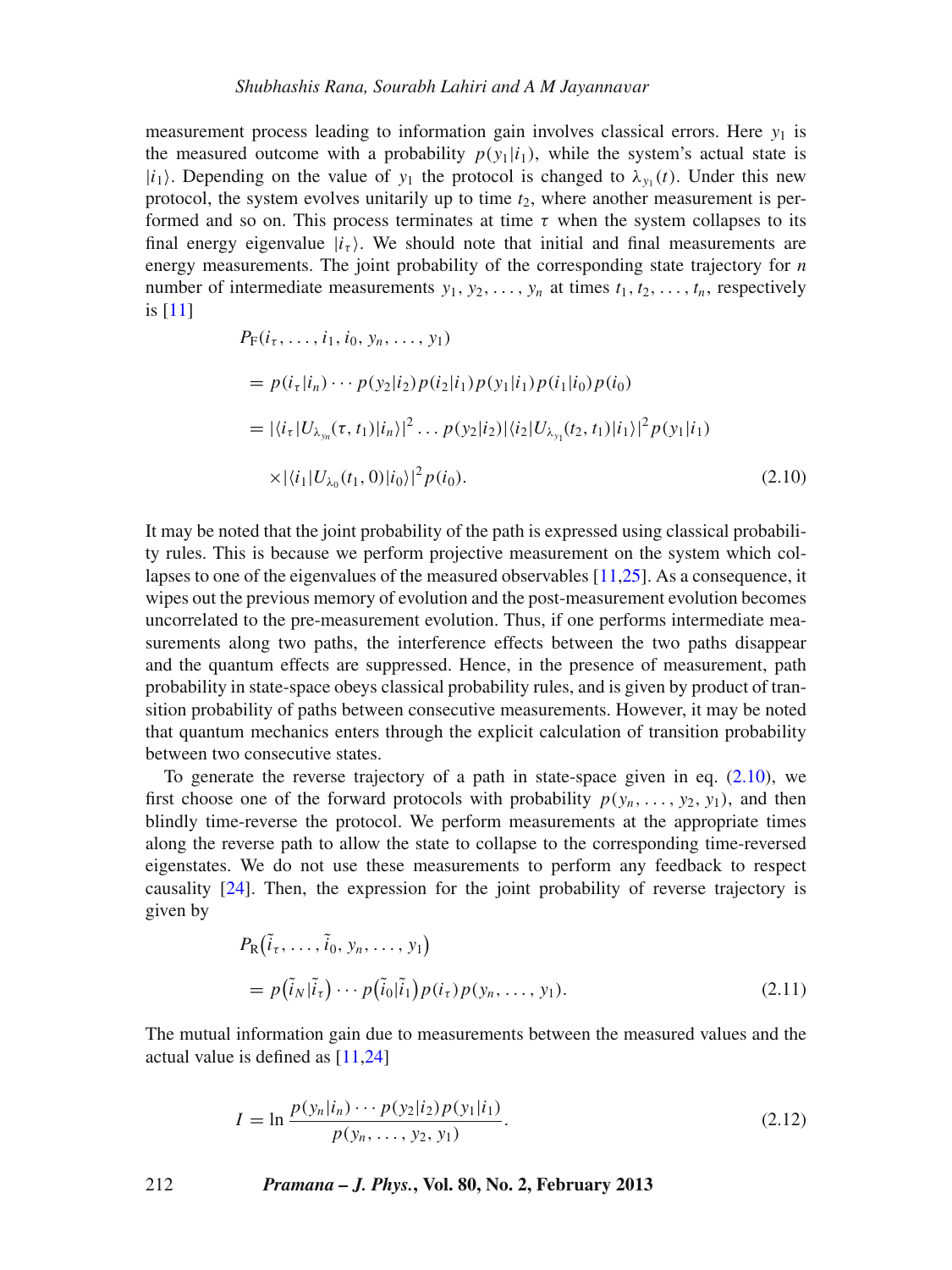We now calculate the joint probability density  $P_F(\Delta S_{\text{tot}}, \mathcal{I})$  of the entropy production and  $I$  along the forward path, which is

$$
P_{F}(\Delta S_{tot}, \mathcal{I})
$$
\n
$$
= \int dy_{n} \cdots dy_{1} \sum_{i_{\tau}, \dots, i_{1}, i_{0}} \delta \left( \Delta S_{tot} + \ln \frac{p(i_{\tau})}{p(i_{0})} \right) \delta(\mathcal{I} - I(i_{n}, \dots, i_{1}, y_{n}, \dots, y_{1}))
$$
\n
$$
\times P_{F}(i_{\tau}, \dots, i_{1}, i_{0}, y_{n}, \dots, y_{1})
$$
\n
$$
= \int dy_{n} \cdots dy_{1} \sum_{i_{\tau}, \dots, i_{1}, i_{0}} \delta \left( \Delta S_{tot} + \ln \frac{p(i_{\tau})}{p(i_{0})} \right) \delta(\mathcal{I} - I(i_{n}, \dots, i_{1}, y_{n}, \dots, y_{1}))
$$
\n
$$
\times p(i_{\tau}|i_{n}) \cdots p(y_{2}|i_{2}) p(i_{2}|i_{1}) p(y_{1}|i_{1}) p(i_{1}|i_{0}) p(i_{0})
$$
\n
$$
= \int dy_{n} \cdots dy_{1} \sum_{i_{\tau}, \dots, i_{1}, i_{0}} \delta \left( \Delta S_{tot} + \ln \frac{p(i_{\tau})}{p(i_{0})} \right) \delta(\mathcal{I} - I(i_{n}, \dots, i_{1}, y_{n}, \dots, y_{1}))
$$
\n
$$
\times p(\tilde{i}_{N}|\tilde{i}_{\tau}) \cdots p(\tilde{i}_{0}|\tilde{i}_{1}) p(i_{\tau}) p(y_{n}, \dots, y_{1}) e^{\Delta S_{tot} + I}
$$
\n
$$
= \int dy_{n} \cdots dy_{1} \sum_{i_{\tau}, \dots, i_{1}, i_{0}} \delta \left( \Delta S_{tot} + \ln \frac{p(i_{\tau})}{p(i_{0})} \right) \delta(\mathcal{I} - I(i_{n}, \dots, i_{1}, y_{n}, \dots, y_{1}))
$$
\n
$$
\times P_{R}(\tilde{i}_{\tau}, \dots, \tilde{i}_{0}, y_{n}, \dots, y_{1}) e^{\Delta S_{tot} + I}
$$
\n
$$
= e^{\Delta S_{tot} + \mathcal{I}} \int dy_{n} \cdots dy_{1} \sum_{i_{\tau}, \dots, i_{1}, i_{0}} \delta \left( \Delta S_{tot} + \ln \frac{p(i
$$

In deriving the above result, we have made use of eqs  $(2.10)$ ,  $(2.11)$ ,  $(2.12)$ . The path variable  $I(i_n, \ldots, i_1, y_n, \ldots, y_1)$  is given by eq. [\(2.12\)](#page-5-2), and  $\mathcal I$  denotes its value. It is important to note that the probability density function  $P_R(-\Delta S_{tot}, \mathcal{I})$  gives the probability of reverse trajectories along which the entropy change is  $-\Delta S_{\text{tot}}$  and whose corresponding forward trajectory has the mutual information  $\mathcal I$  between its measured outcomes and actual states. Once again, the initial and final distributions of states along forward trajectory get interchanged in the reverse trajectory because of unitary evolution between measurements. Along the reverse trajectory, the change in total entropy is  $-\Delta S_{\text{tot}}$ . Thus, we obtain the DFT

$$
\frac{P_{\rm F}(\Delta S_{\rm tot}, T)}{P_{\rm R}(-\Delta S_{\rm tot}, T)} = e^{\Delta S_{\rm tot} + T}.
$$
\n(2.14)

From the above equation, the extended version of IFT and second law, eqs  $(1.8)$  and  $(1.9)$ can be readily obtained as discussed in the earlier subsection.

## 2.3 *Isolated system under multiple measurements*

In this subsection, we restrict ourselves on the influence of intermediate measurements of arbitrary observables on the statistics of  $\Delta S_{\text{tot}}$ . To this end, we do not involve any

*Pramana – J. Phys.***, Vol. 80, No. 2, February 2013** 213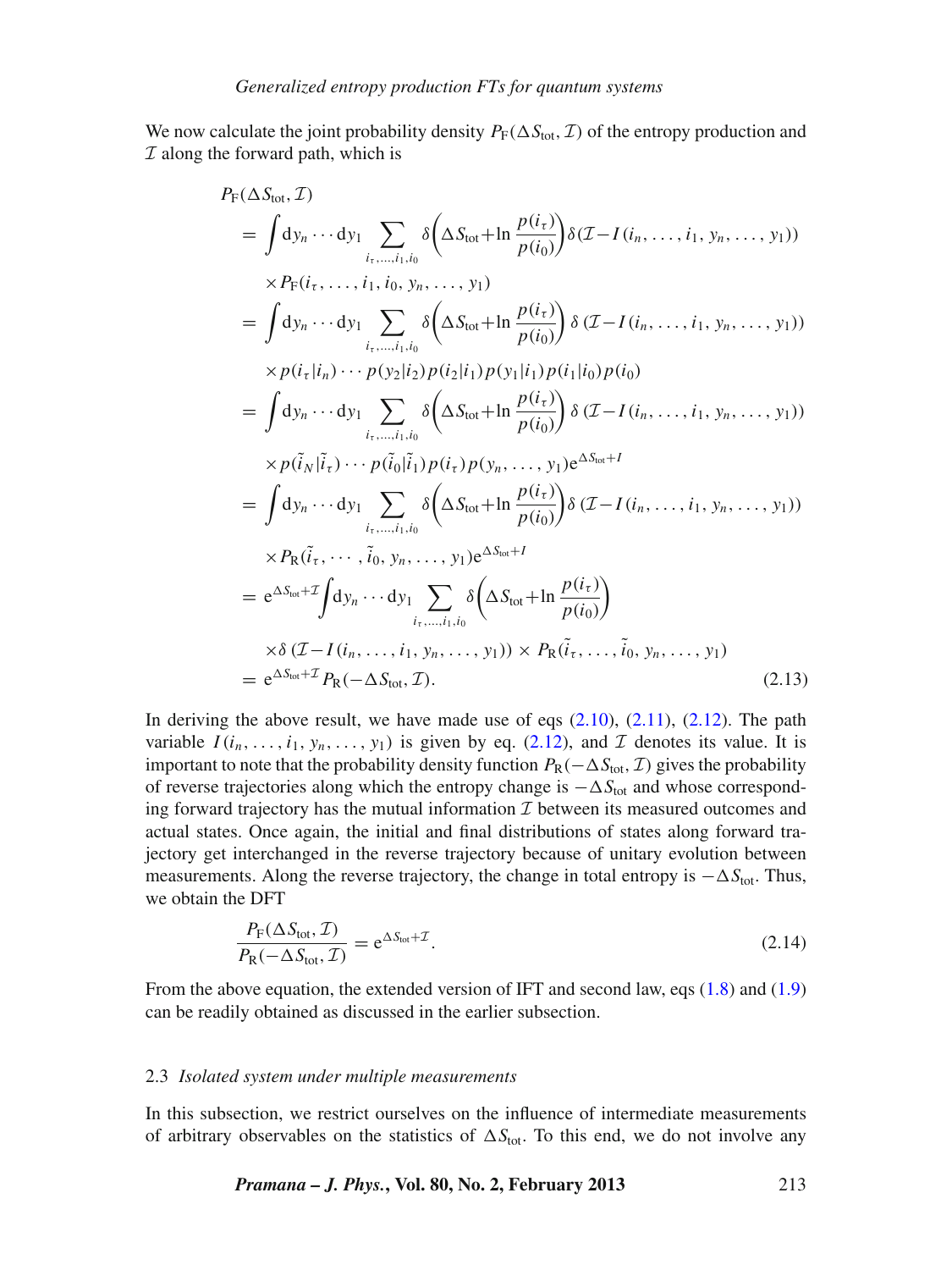feedback. Following closely the discussions in [§2.2,](#page-4-2) of path probability in state-space is given by

$$
P(i_{\tau},...,i_{1},i_{0}) = p(i_{\tau}|i_{n}) \cdots p(i_{2}|i_{1})p(i_{1}|i_{0})p(i_{0})
$$
  

$$
= |\langle i_{\tau}|U_{\lambda_{y_{n}}}(\tau, t_{1})|i_{n}\rangle|^{2} \cdots
$$
  

$$
|\langle i_{2}|U_{\lambda_{y_{1}}}(t_{2}, t_{1})|i_{1}\rangle|^{2} |\langle i_{1}|U_{\lambda_{0}}(t_{1}, 0)|i_{0}\rangle|^{2} p(i_{0}). \qquad (2.15)
$$

From the preceding section, we now calculate the probability density  $P_F(\Delta S_{\text{tot}})$  of the total entropy change along the forward path

$$
P_{\rm F}(\Delta S_{\rm tot}) = \sum_{i_{\tau},\dots,i_{1},i_{0}} \delta\left(\Delta S_{\rm tot} + \ln \frac{p(i_{\tau})}{p(i_{0})}\right) P(i_{\tau},\dots,i_{1},i_{0})
$$
  
\n
$$
= \sum_{i_{\tau},\dots,i_{1},i_{0}} \delta\left(\Delta S_{\rm tot} + \ln \frac{p(i_{\tau})}{p(i_{0})}\right) p(i_{\tau}|i_{n}) \cdots p(i_{2}|i_{1}) p(i_{1}|i_{0}) p(i_{0})
$$
  
\n
$$
= \sum_{i_{\tau},\dots,i_{1},i_{0}} \delta\left(\Delta S_{\rm tot} + \ln \frac{p(i_{\tau})}{p(i_{0})}\right) p(\tilde{i}_{N}|\tilde{i}_{\tau}) \cdots p(\tilde{i}_{0}|\tilde{i}_{1}) p(i_{\tau}) e^{\Delta S_{\rm tot}}
$$
  
\n
$$
= \sum_{i_{\tau},\dots,i_{1},i_{0}} \delta\left(\Delta S_{\rm tot} + \ln \frac{p(i_{\tau})}{p(i_{0})}\right) P_{\rm R}(\tilde{i}_{\tau},\dots,\tilde{i}_{0}) e^{\Delta S_{\rm tot}}
$$
  
\n
$$
= e^{\Delta S_{\rm tot}} \sum_{i_{\tau},\dots,i_{1},i_{0}} \delta\left(\Delta S_{\rm tot} + \ln \frac{p(i_{\tau})}{p(i_{0})}\right) P_{\rm R}(\tilde{i}_{\tau},\dots,\tilde{i}_{0}), \qquad (2.16)
$$

where  $P_R(\tilde{i}_\tau, \ldots, \tilde{i}_0)$  is the probability of the reverse path. The DFT for  $\Delta S_{\text{tot}}$  follows from the above equation:

<span id="page-7-0"></span>
$$
\frac{P_{\rm F}(\Delta S_{\rm tot})}{P_{\rm R}(-\Delta S_{\rm tot})} = e^{\Delta S_{\rm tot}}.\tag{2.17}
$$

We observe from eq.  $(2.17)$ , the robustness of this FT against intermediate measurements [\[26](#page-15-2)[,27\]](#page-15-3). It retains the same form as in the classical case. The path probability, however, gets modified in the presence of measurements and statistics of  $\Delta S_{\text{tot}}$  is strongly influenced by the intermediate measurements. In the next section, we derive IFT in the presence of feedback for a quantum system coupled weakly to a bath. In the Appendix, we have shown that the IFT for  $\Delta S_{\text{tot}}$  is also robust against weak or generalized intermediate measurements.

## **3. Weakly coupled quantum system**

Consider a driven system which is weakly coupled to a bath. The total Hamiltonian will be

$$
H(\lambda(t)) = H_{\rm S}(\lambda(t)) + H_{\rm B} + H_{\rm SB}.
$$
\n(3.1)

The external time-dependent drive  $\lambda(t)$  only affects the system Hamiltonian  $H_S(\lambda(t))$ , while the bath Hamiltonian  $H_B$  and interaction Hamiltonian  $H_{SB}$  are time-independent.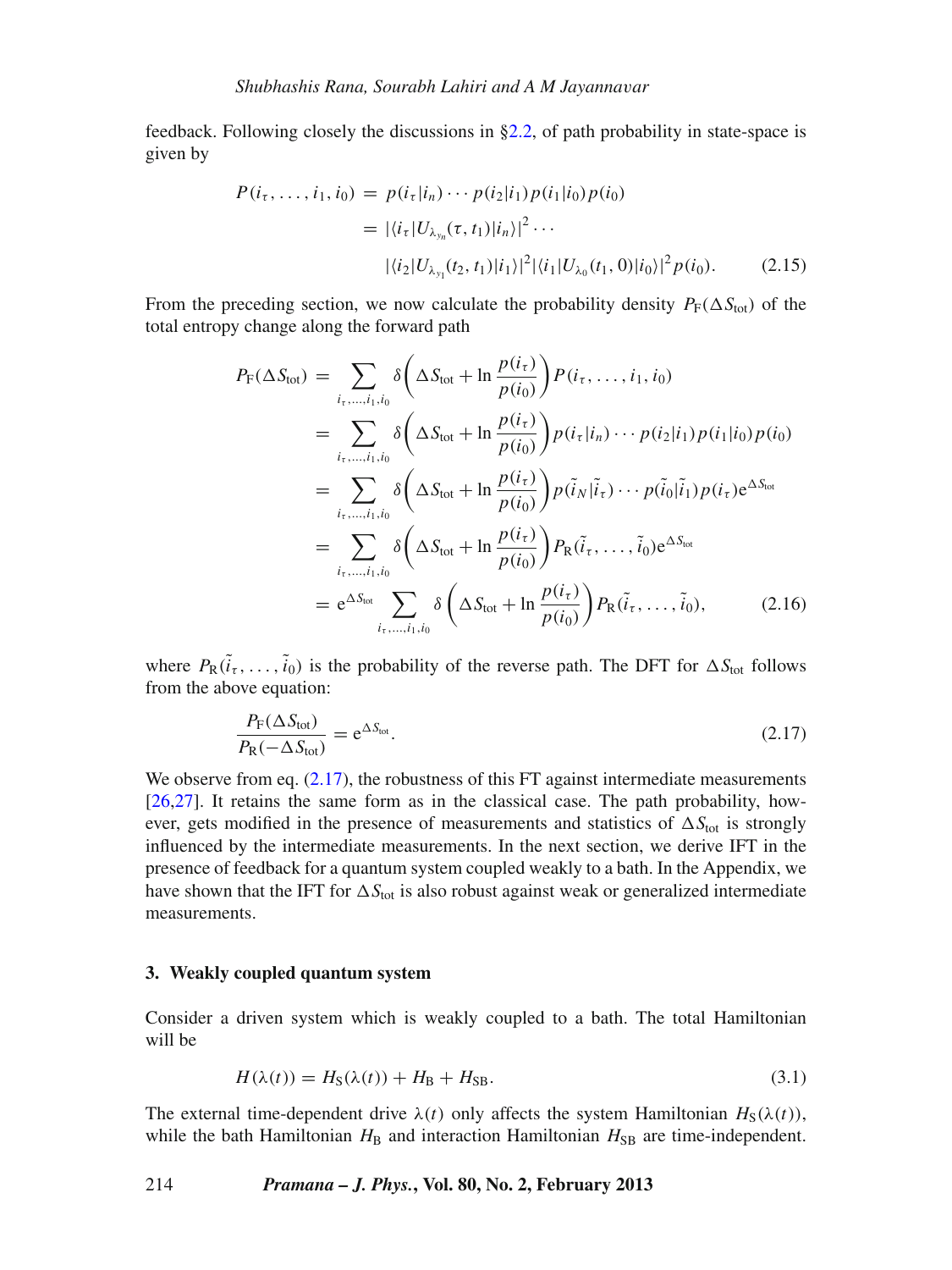As the system is weakly coupled, it is assumed that  $H_{\rm SR}$  is negligibly small compared to  $H_S(\lambda(t))$  and  $H_B$ . Initially, the super-system (system+bath) is coupled to a large reservoir of inverse temperature  $\beta$  [\[27](#page-15-3)[,28\]](#page-15-4). At time  $t = 0$ , the large reservoir is decoupled from the super-system. Hence, initially the super-system will be in a canonical distribution,

$$
\rho(\lambda_0) = \frac{e^{-\beta H(\lambda(0))}}{Y(\lambda(0))},\tag{3.2}
$$

where  $Y(\lambda(0)) = \text{Tr } e^{-\beta H(\lambda(0))}$ . The system and the bath Hamiltonians commute with each other, hence we can measure simultaneously the energy eigenstates for the system as well as the bath. At  $t = 0$ , the measured energy eigenvalues of the system and the bath are denoted by  $E_0^S$  and  $E_0^B$ , respectively. We perform *N* number of intermediate measurements of some arbitrary observables at time  $t_1, t_2, \ldots, t_N$  between time 0 to  $\tau$ . Initially, the protocol was  $\lambda_0(t)$ . At  $t_1$ , the measured output is  $y_1$ , while its actual state is  $i_1$ , with probability  $p(y_1|i_1)$ . Now, the protocol is changed to  $\lambda_{y_1}(t)$  and system evolves up to time *t*2. Again, measurement is performed and protocol is changed according to the output at intermediate times and so on. Finally at  $t = \tau$ , joint measurement is performed on the system and the bath Hamiltonians, and the measured eigenvalues are  $E_{\tau}^{\rm S}$  and  $E_{\tau}^{\rm B}$ , respectively. The system–reservoir interaction energy can be neglected in the presence of weak coupling. Hence, during the evolution process from time  $t = 0$  to  $t = \tau$  for a single realization, the change in the internal energy of the system is given by [\[28](#page-15-4)]

$$
\Delta U = E_{\tau}^{\rm S} - E_0^{\rm S} \tag{3.3}
$$

and the heat dissipated to the bath is

$$
Q = E_{\tau}^{\mathcal{B}} - E_0^{\mathcal{B}}.
$$
\n
$$
(3.4)
$$

If  $i_0$  and  $i_\tau$  denote initial and final system energy eigenstates, then system entropy change is

$$
\Delta S_{\rm sys} = -\ln \frac{p(i_{\tau})}{p(i_0)},\tag{3.5}
$$

and the total entropy change is

$$
\Delta S_{\text{tot}} = \Delta S_{\text{sys}} + \Delta S_{\text{B}} = -\ln \frac{p(i_{\tau})}{p(i_0)} + \frac{Q}{T},\tag{3.6}
$$

where *T* is the temperature of the bath. The mutual information between the state trajectory  $\{i_1, i_2, \ldots, i_N\}$  and the measurement trajectory  $\{y_1, y_2, \ldots, y_N\}$  is

$$
I = \ln \left[ \frac{p(y_1|i_1)\cdots p(y_N|i_N)}{P(y_1,\ldots,y_N)} \right].
$$
\n(3.7)

Denoting initial and final states of the bath by  $\alpha_0$  and  $\alpha_{\tau}$ , it can be written from microscopic reversibility [\[21](#page-15-5)[,24](#page-15-0)]

<span id="page-8-0"></span>
$$
p(i_{\tau}, \alpha_{\tau} | i_0, \alpha_0) = p(\tilde{i}_0, \tilde{\alpha_0} | \tilde{i}_{\tau}, \tilde{\alpha}_{\tau}),
$$
\n(3.8)

*Pramana – J. Phys.***, Vol. 80, No. 2, February 2013** 215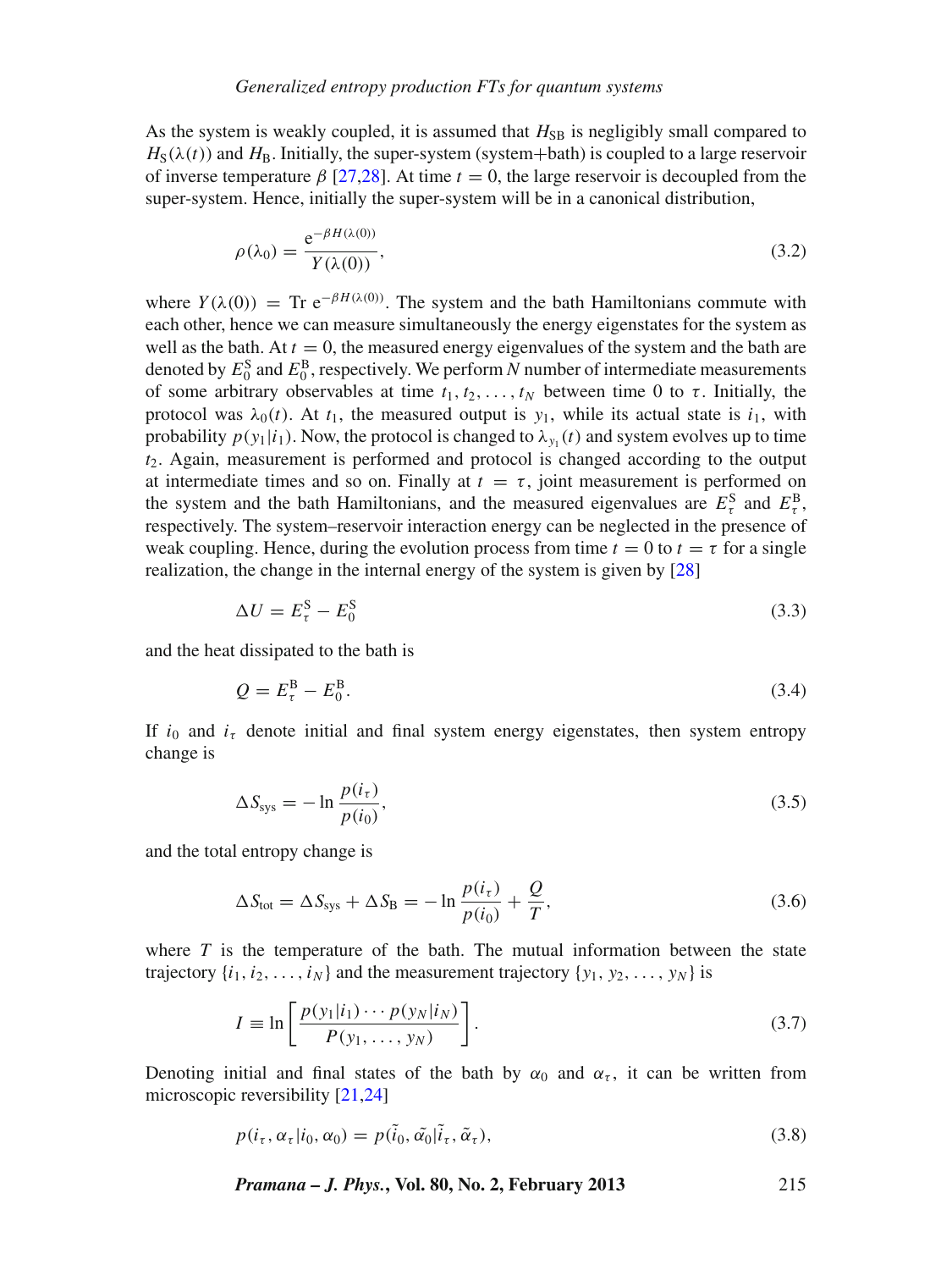#### *Shubhashis Rana, Sourabh Lahiri and A M Jayanna*v*ar*

where  $p(i_\tau, \alpha_\tau | i_0, \alpha_0)$  is the total transition probability for the system and the reservoir to evolve from state  $|i_0, \alpha_0 \rangle$  to  $|i_\tau, \alpha_\tau \rangle$  under the full Hamiltonian. Here,  $|\tilde{i}, \tilde{\alpha} \rangle \equiv \Theta | i, \alpha \rangle$  is the time-reversed state of  $|i, \alpha\rangle$ . To generate the reverse trajectory, proper causal protocol has to be used which has been discussed in  $\S2.2$ . Thus, the forward and the reverse path probabilities of trajectories are respectively given by

<span id="page-9-1"></span>
$$
P_{\mathcal{F}}(A \to B) = p(i_{\tau}, \alpha_{\tau} | i_N, \alpha_N) \cdots p(y_1 | i_1) p(i_1, \alpha_1 | i_0, \alpha_0) p(i_0, \alpha_0), \quad (3.9)
$$
  
\n
$$
P_{\mathcal{R}}(A \leftarrow B)
$$
  
\n
$$
= p(\tilde{i}_0, \tilde{\alpha}_0 | \tilde{i}_1, \tilde{\alpha}_1) \cdots p(\tilde{i}_N, \tilde{\alpha}_N | \tilde{i}_\tau, \tilde{\alpha}_\tau) p(\tilde{i}_\tau, \tilde{\alpha}_\tau) p(y_1, y_2, \dots, y_N).
$$
 (3.10)

The notations *A* and *B* respectively denote initial and final values of the forward protocol. For reverse trajectory, we have chosen the outcome of the forward trajectory with probability  $p(y_1, y_2, \ldots, y_N)$  and have blindly reversed the protocol, but performing measurements (without any feedback) at appropriate time instants. From eqs  $(3.9)$  and  $(3.10)$ we get

<span id="page-9-2"></span>
$$
\frac{P_{\rm F}(A \to B)}{P_{\rm R}(A \leftarrow B)} \n= \frac{p(i_{\tau}, \alpha_{\tau}|i_{N}, \alpha_{N}) \cdots p(y_{1}|i_{1}) p(i_{1}, \alpha_{1}|i_{0}, \alpha_{0}) p(i_{0}, \alpha_{0})}{p(\tilde{i}_{0}, \tilde{\alpha}_{0}|\tilde{i}_{1}, \tilde{\alpha}_{1}) \cdots p(\tilde{i}_{N}, \tilde{\alpha}_{N}|\tilde{i}_{\tau}, \tilde{\alpha}_{\tau}) p(\tilde{i}_{\tau}, \tilde{\alpha}_{\tau}) p(y_{1}, y_{2}, \ldots, y_{N})} \n= \frac{p(y_{N}|i_{N}) \cdots p(y_{1}|i_{1}) p(i_{0}, \alpha_{0})}{P(y_{1}, \ldots, y_{N}) p(\tilde{i}_{\tau}, \tilde{\alpha}_{\tau})} \n= e^{I} \frac{p(i_{0}) p(\alpha_{0})}{p(\tilde{i}_{\tau}) p(\tilde{\alpha}_{\tau})}.
$$
\n(3.11)

In arriving at eq.  $(3.11)$ , we have used microreversibility eq.  $(3.8)$  and have assumed that the system and the bath are weakly coupled. The joint probability of the system and the bath states is approximated as a product of individual state probabilities. Correction to this factorized initial state is at least of second order in system–bath interaction, and therefore they can be neglected in the limit of weak coupling. The bath probability can be considered canonical with inverse temperature  $\beta$ . This leads to

$$
\frac{P_{\rm F}(A \to B)}{P_{\rm R}(A \leftarrow B)} = e^I e^{\Delta S_{\rm sys}} \frac{e^{-\beta E_0^{\rm B}}/Z_{\rm B}}{e^{-\beta E_{\rm r}^{\rm B}}/Z_{\rm B}} = e^I e^{\Delta S_{\rm sys}} e^{Q/T} = e^{\Delta S_{\rm tot} + I}.
$$
(3.12)

A simple cross-multiplication and integration over paths gives the extended IFT. It may be noted that in our framework, we can also obtain the DFT, provided the system either begins and ends in equilibrium or in the same nonequilibrium steady state [\[5\]](#page-14-4). In the next section, we prove the same IFT for  $\Delta S_{\text{tot}}$  by means of the method developed in ref. [\[16\]](#page-14-13) by using the quantum mechanical generalization of the Crook's FT.

## <span id="page-9-0"></span>**4. IFT using quantum Crooks FT**

We consider the system to be coupled to a bath, but there is no assumption made with regard to the strength of the coupling. Each time step in the entire evolution is divided into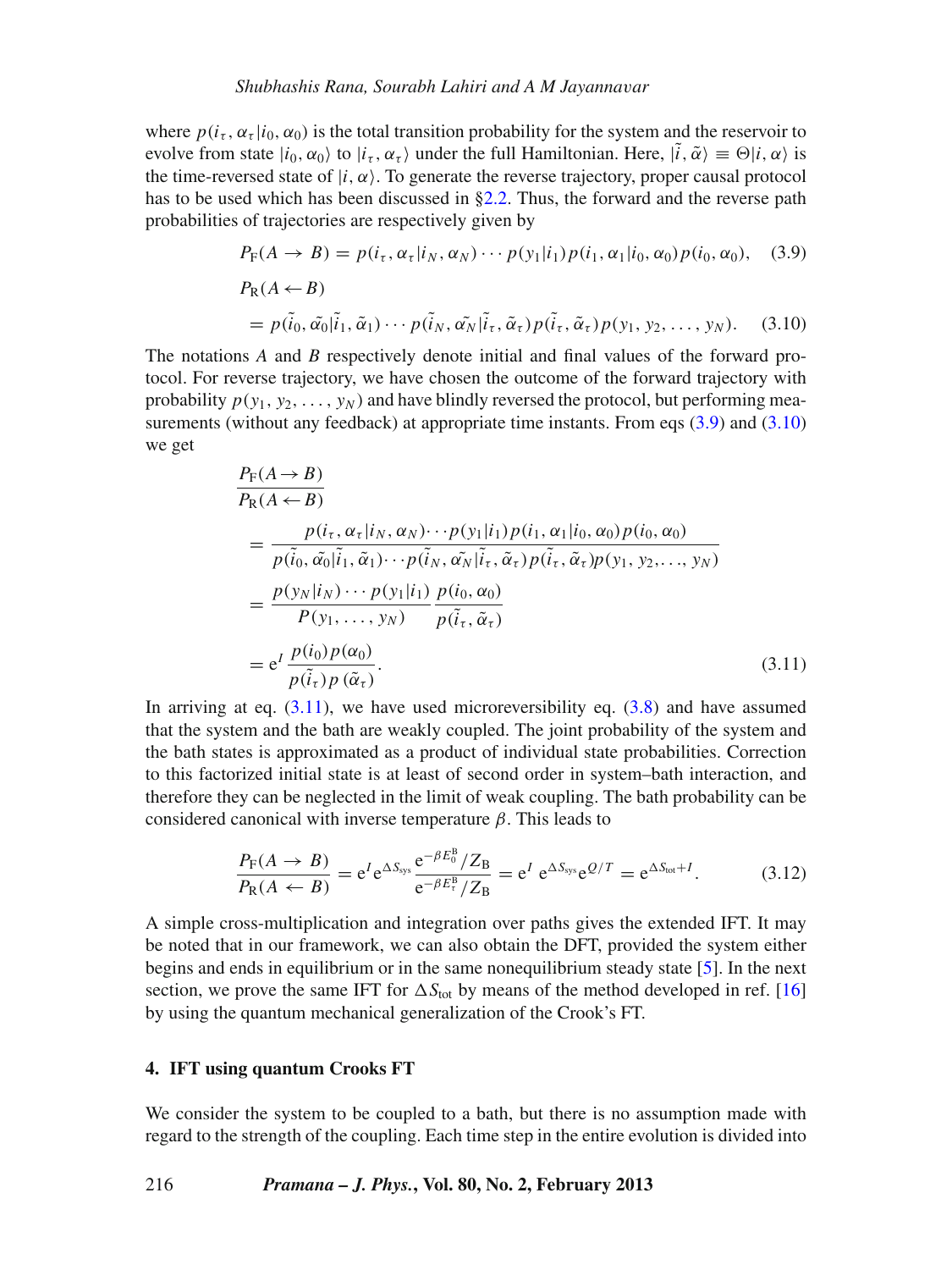two substeps. In the first substep, the protocol is changed while in the second, the protocol is kept fixed and the system relaxes by dissipation of heat. The total evolution is divided into *N* steps. Each step starts at  $t_n$  and ends at  $t_{n+1}$ , where  $n = 0, 1, 2, ..., N - 1$ . We closely follow the treatment in ref. [\[16](#page-14-13)].

For a quantum adiabatic process, the protocol changes slowly and the system remains in the same eigenstate in the work step. However, in the present case, the work step is almost instantaneous and the process is non-adiabatic. As a consequence, the eigenstates before and after work step may be different. The system starts to evolve under a predetermined protocol  $\lambda_0$ . For simplicity, let us consider the observable measured at intermediate times to be the Hamiltonian itself. It can be readily generalized to the case of other observables. We consider that the feedback is applied at the beginning of each work step and we change the protocol subsequently according to the result obtained from the measurement, as discussed earlier. The conditional probability *p*(*yn*<sup>−</sup>1|*in*<sup>−</sup>1) denotes that the measured outcome is  $y_{n-1}$ , while the actual collapsed state is  $|i_{n-1}, \lambda_{n-1}\rangle$ , at the beginning of the *n*th work step. Within the ket notation,  $i_{n-1}$  represents the state of the system and  $\lambda_{n-1}$  is the value of the control parameter. After the measurement of *tn*−1, the protocol is changed to  $\lambda_n(y_{n-1})$  from  $\lambda_{n-1}(y_{n-2})$ . During the work step, the system evolves unitarily from  $t_{n-1}$  to  $t'_{n-1}$ , where it is measured to be in state  $|i'_{n-1}, \lambda_n\rangle$ . The time taken in the work substep is considered to be too small for the system to relax. In the *n*th heat step, the system relaxes from state  $|i'_{n-1}, \lambda_n\rangle$  to  $|i_n, \lambda_n\rangle$ . Therefore, the path followed by the system in state-space of the measured eigenstates from state  $|i_0, \lambda_0 = A \rangle$  to  $|i_{\tau}, \lambda_{\tau} = B \rangle$  is represented as  $|i_0, \lambda_0\rangle \rightarrow |i'_0, \lambda_1\rangle \rightarrow |i_1, \lambda_1\rangle \rightarrow |i'_1, \lambda_2\rangle \rightarrow \cdots \rightarrow |i_{N-1}, \lambda_{N-1}\rangle \rightarrow$  $|i'_{N-1}, \lambda_N\rangle \rightarrow |i_N, \lambda_N\rangle$ . Let  $E(i_n, \lambda_n)$  be the energy eigenvalue of state  $|i_n, \lambda_n\rangle$ . By adding the contributions from all the work steps, the total work done on the system is given by

$$
W = \sum_{n=0}^{N-1} \left[ E(i'_n, \lambda_{n+1}) - E(i_n, \lambda_n) \right],
$$
\n(4.1)

while heat dissipated into the bath is

<span id="page-10-0"></span>
$$
Q = -\sum_{n=0}^{N-1} \left[ E(i_{n+1}, \lambda_{n+1}) - E(i'_n, \lambda_{n+1}) \right]. \tag{4.2}
$$

The change in internal energy of the system along the trajectory is

$$
\Delta E = Q + W = E(i_N, \lambda_N) - E(i_0, \lambda_0). \tag{4.3}
$$

As before, the mutual information is

<span id="page-10-1"></span>
$$
I = \ln \frac{p(y_n|i_n)\cdots p(y_2|i_2)p(y_1|i_1)}{p(y_n,\ldots,y_2,y_1)}.
$$
\n(4.4)

*Pramana – J. Phys.***, Vol. 80, No. 2, February 2013** 217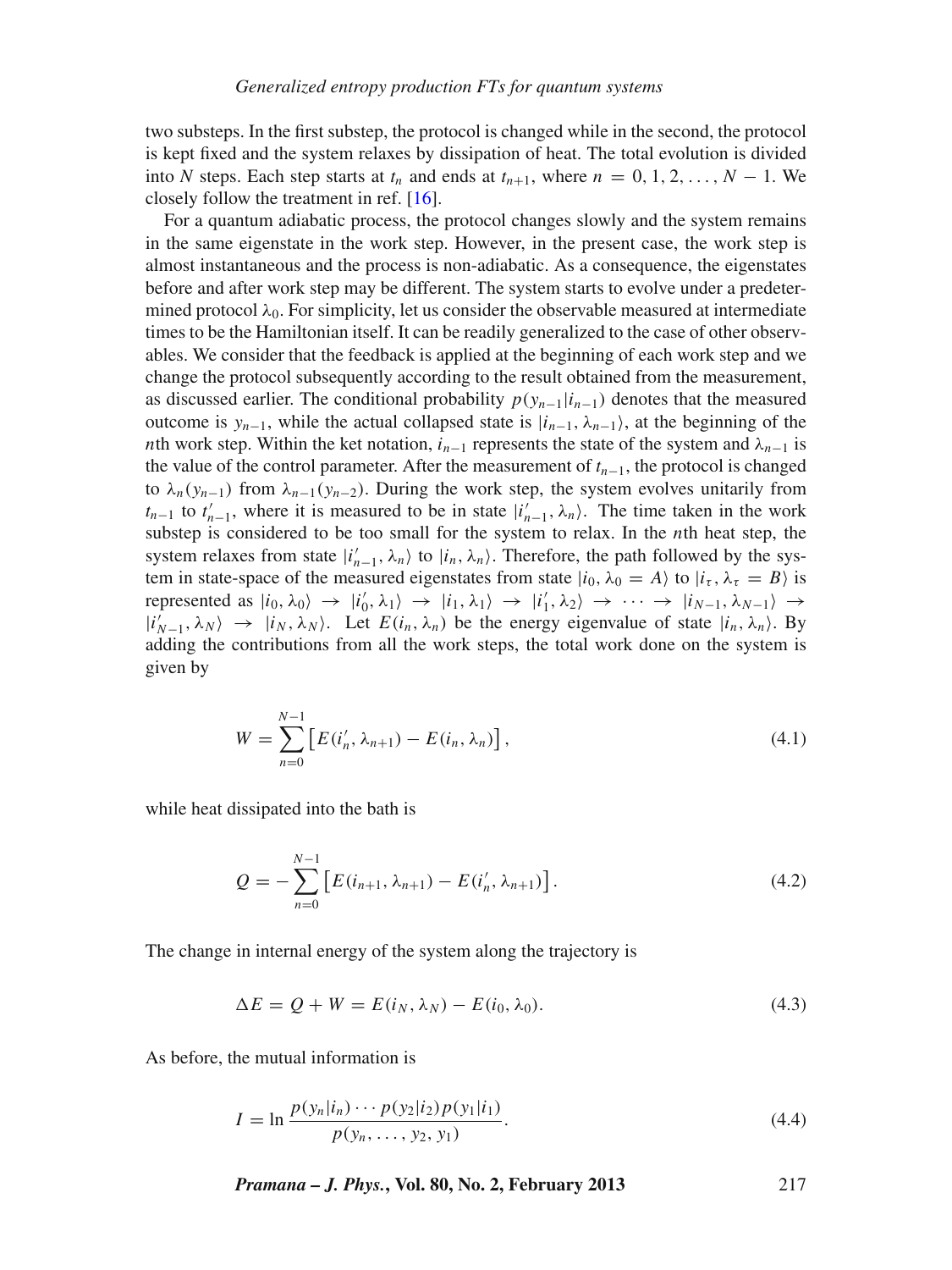The forward and the reverse path probabilities are respectively given by

$$
P_{\mathcal{F}}(A \to B) = p(i_0, \lambda_0) \prod_{n=0}^{N-1} p(y_n|i_n) p_{\mathcal{F}}(|i_n, \lambda_n\rangle \to |i'_n, \lambda_{n+1}\rangle)
$$
  
 
$$
\times p_{\mathcal{F}}(|i'_n, \lambda_{n+1}\rangle \to |i_{n+1}, \lambda_{n+1}\rangle)
$$
(4.5)

and

$$
P_{\mathcal{R}}(A \leftarrow B) = p(i_N, \lambda_N) p(y_n, \dots, y_1) \prod_{n=0}^{N-1} p_{\mathcal{R}}(|\tilde{i}_n, \lambda_n\rangle \leftarrow |\tilde{i}'_n, \lambda_{n+1}\rangle) \times p_{\mathcal{R}}(|\tilde{i}'_n, \lambda_{n+1}\rangle \leftarrow |\tilde{i}_{n+1}, \lambda_{n+1}\rangle). \tag{4.6}
$$

As mentioned earlier, during the work step, the system can be regarded as an isolated quantum system and evolution is completely determined by the time-dependent Hamiltonian  $H_S(\lambda(t))$ . Thus, the evolution is unitary. Microscopic reversibility for the work step gives  $[16]$  $[16]$ 

$$
p_{\mathcal{F}}(|i_n, \lambda_n\rangle \to |i'_n, \lambda_{n+1}\rangle) = p_{\mathcal{R}}(|\tilde{i}_n, \lambda_n\rangle \leftarrow |\tilde{i}'_n, \lambda_{n+1}\rangle). \tag{4.7}
$$

The heat steps or relaxation steps are assumed to be microscopically reversible and obey the local detailed balance for all the fixed values of the external parameter  $λ$ . The detailed balance condition in relaxation substep implies

$$
\frac{P_{\mathrm{F}}(|i'_n,\lambda_{n+1}\rangle \to |i_{n+1},\lambda_{n+1}\rangle)}{P_{\mathrm{R}}(|\tilde{i}'_n,\lambda_{n+1}\rangle \leftarrow |\tilde{i}_{n+1},\lambda_{n+1}\rangle)} = \exp[-\beta(E_{n+1},\lambda_{n+1}-E(i'_n,\lambda_{n+1})]. \quad (4.8)
$$

Using the above two equations, we get

<span id="page-11-0"></span>
$$
\frac{P_{\rm F}(A \to B)}{P_{\rm R}(A \leftarrow B)} = \frac{p(y_n|i_n) \cdots p(y_2|i_2) p(y_1|i_1)}{p(y_n, \ldots, y_2, y_1)} \frac{p(i_0, \lambda_0)}{p(i_N, \lambda_N)} \times \prod_{0}^{N-1} \exp[-\beta(E_{n+1}, \lambda_{n+1} - E(i'_n, \lambda_{n+1})]. \tag{4.9}
$$

The total entropy change along the trajectory,  $\Delta S_{\text{tot}} = \Delta S + \Delta S_{\text{B}}$ , which is a trajectorydependent random variable, where  $\Delta S = -\ln(P(i_N, \lambda_N)/P(i_0, \lambda_0))$  is the change in system entropy, and  $\Delta S_B \equiv Q/T$  is the entropy change of the bath, along a single trajectory. Using eqs  $(4.2)$  and  $(4.4)$ , eq.  $(4.9)$  simplifies to

$$
\frac{P_{\rm F}(A \to B)}{P_{\rm R}(A \leftarrow B)} = e^I e^{\Delta S_{\rm sys}} e^{Q/T} = e^{\Delta S_{\rm tot} + I}.
$$
\n(4.10)

This immediately leads to the generalized integral fluctuation theorem for total entropy change, in the presence of measurement and feedback. In the above derivation, we have taken measurements for feedback at the beginning of the work steps for simplicity. These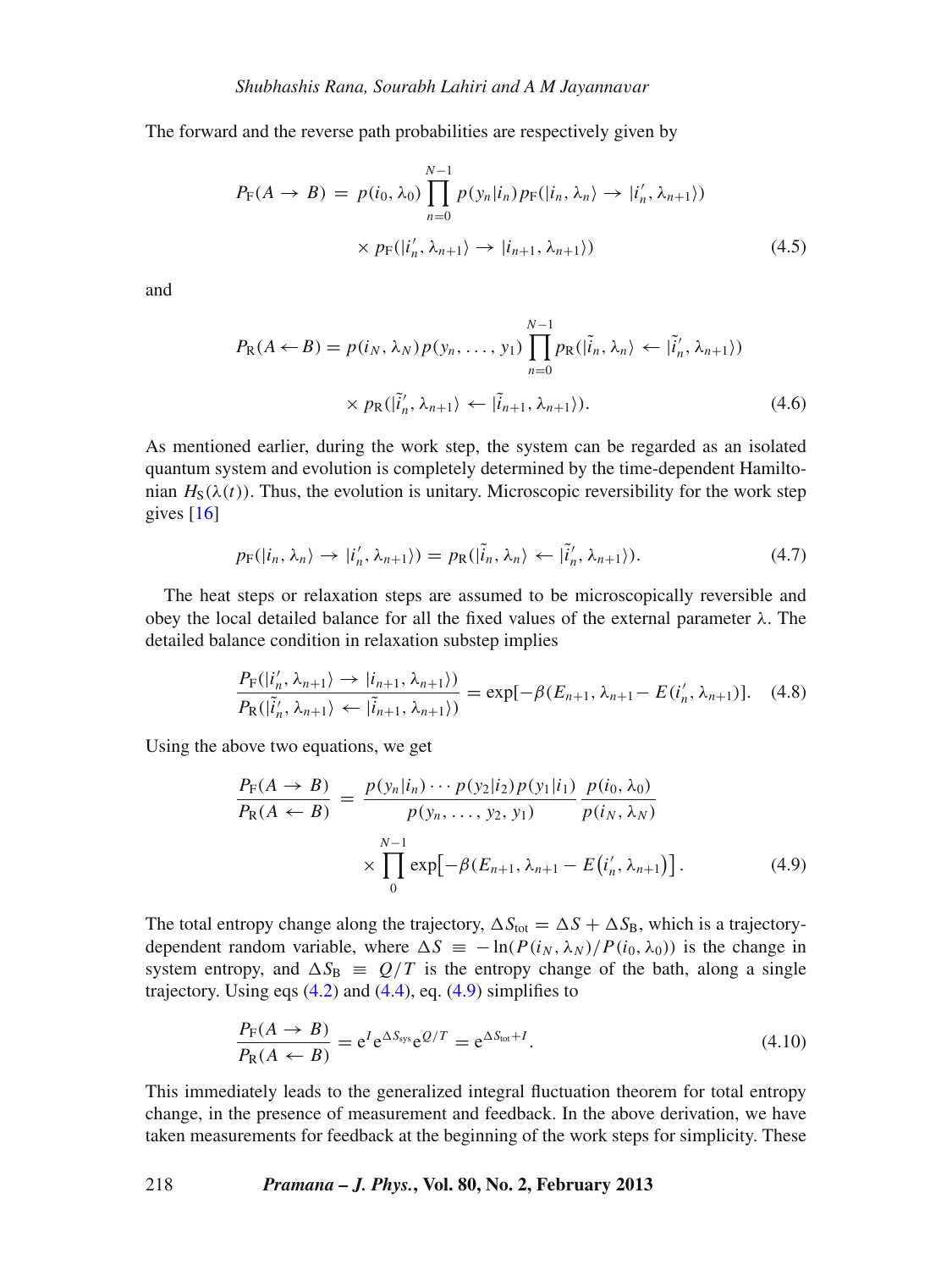measurements can be performed at any time in between the work steps. The result will not be affected. It would only make the notations more complicated and would not provide any new physical insight. Feedback cannot be performed within the heat step which by definition requires protocol to be held constant.

As in Case (ii), the DFT for  $\Delta S_{\text{tot}}$  can be obtained if the initial and final distributions are in the equilibrium or in the same nonequilibrium steady state [\[5](#page-14-4)].

## **5. Conclusions**

Based on the path probability formulation in state-space, we have derived the generalized total entropy production FTs for quantum systems in the presence of measurement and feedback, for three different cases. They retain the same form as in classical case. The second law of thermodynamics gets modified in the presence of information and feedback (eq. [\(1.9\)](#page-2-1)). For isolated quantum system with feedback, we have derived the generalized DFT for the total entropy. For this case, DFT retains the same form in the presence of multiple measurements of any system observable, thus showing the robustness of these FTs against measurements (von Neumann-type or generalized measurements). For Case (ii) of a weakly coupled quantum system under feedback, we have derived the extended IFT for total entropy. In Case (iii), we have derived the extended IFT for  $\Delta S_{\text{tot}}$ , using the quantum Crooks FT, where quantum trajectory is characterized by a sequence of alternating work and heat steps. IFT is valid for any initial arbitrary state of a system. DFT in Cases (ii) and (iii) can be obtained only when the system either begins or ends in equilibrium or remains in the same nonequilibrium steady state. By using our approach, the generalized DFT can be proved, but we have not provided the details. The derivation of the robustness of the FT against intermediate measurements is given only for Case (i), namely, for the isolated quantum system. Following the same treatment, the robustness of FT can be readily demonstrated for Cases (ii) and (iii) as well.

In conclusion, we have generalized total entropy production fluctuation theorem in the presence of feedback to the quantum domain using three different approaches.

#### **Acknowledgement**

One of the authors (AMJ) thanks DST, India for financial support.

## **A. Appendix**

## A.1 *Isolated system under weak measurements*

In this Appendix, we derive IFT for  $\Delta S_{\text{tot}}$  under weak measurement (POVM), as opposed to projective von Neumann-type measurements considered in  $\S 2.1$ . We follow the mathematical treatment given in ref. [\[29](#page-15-6)]. For simplicity, we consider that only one weak measurement is performed at intermediate time. The generalization to multiple weak measurements is straightforward. Consider that an isolated quantum system is controlled externally through time-dependent protocol  $\lambda(t)$ . Initially at  $t = 0$ , energy measurement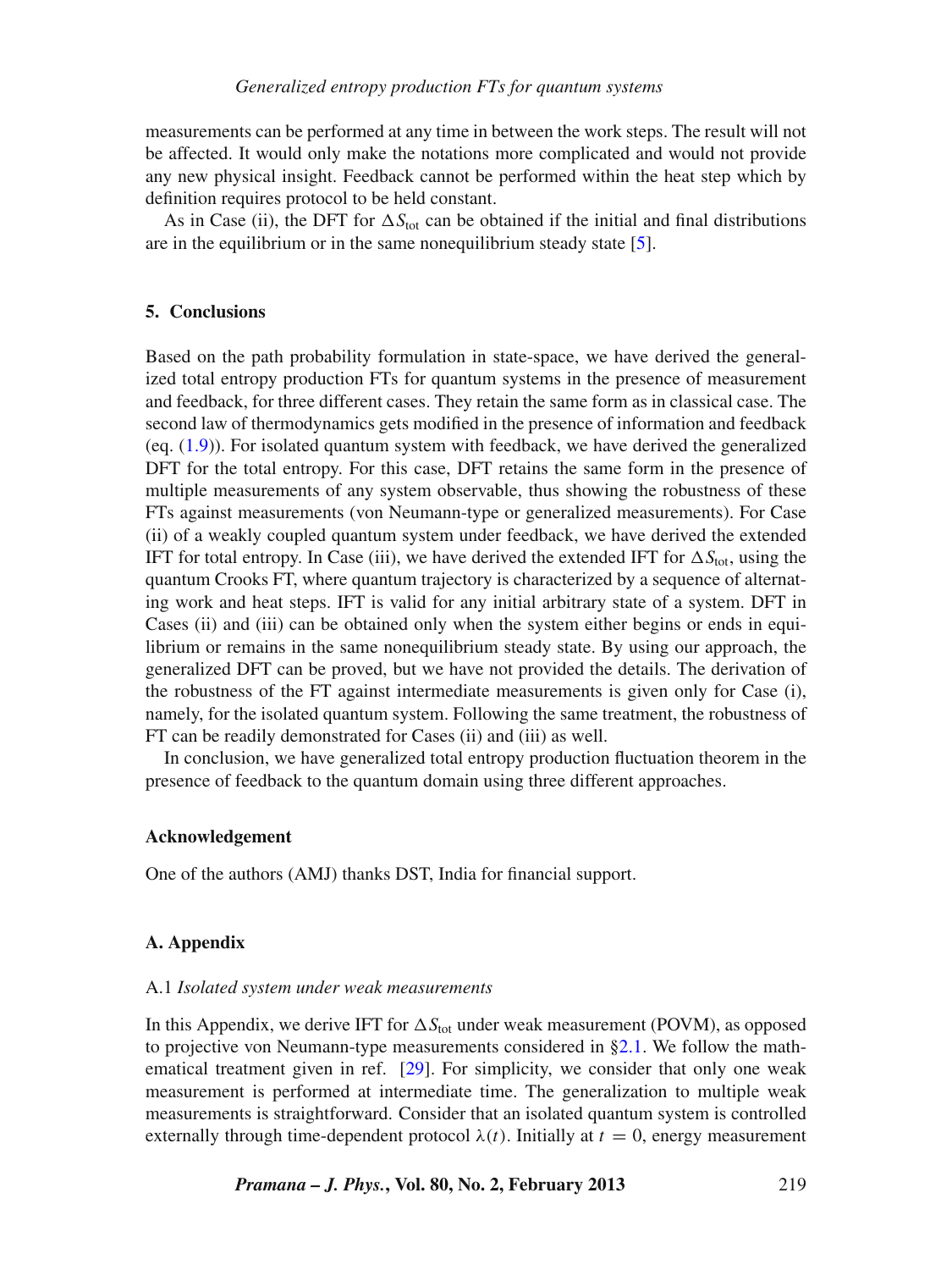is performed and the system is found to be in state  $|n, 0\rangle$  with probability density  $p_n$ . The density matrix becomes

<span id="page-13-3"></span>
$$
\rho_n(0^+) = \frac{\Pi_n^0 \rho_0 \Pi_n^0}{p_n},\tag{A.1}
$$

where  $\rho_0$  is the density matrix of the system before measurement,  $\prod_n^0$  denotes von Neumann projective measurement operator and  $p_n = Tr \prod_{n=0}^{n} \rho_0$ . The system then evolves unitarily up to time  $t_1$  and a weak measurement is performed and we get the density matrix

<span id="page-13-2"></span>
$$
\rho_n(t_1^+) = \sum_r M_r U_\lambda(t_1, 0) \rho_n(0^+) U_\lambda^\dagger(t_1, 0) M_r^\dagger. \tag{A.2}
$$

 $M_r$  is the weak measurement operator with property  $\sum_r M_r M_r^{\dagger} = 1$ . The system undergoes further evolution unitarily and finally the projective measurement is performed and the system is found to be in state  $|m, \tau\rangle$  at time  $\tau$ . The conditional probability  $P_{\lambda}(m, \tau | n, 0)$  for a system initially in state  $|n, 0\rangle$  and finally in state  $|m, \tau\rangle$  is given by

<span id="page-13-1"></span>
$$
P_{\lambda}(m,\tau|n,0) = \text{Tr}\,\Pi_m^f U_{\lambda}(\tau,t_1)\rho_n(t_1^+)U_{\lambda}^{\dagger}(\tau,t_1). \tag{A.3}
$$

Thus, the probability of the change in total entropy,

$$
\Delta S_{\text{tot}} = -\ln p_m + \ln p_n, \tag{A.4}
$$

for a given pre-determined protocol  $\lambda(t)$  is

<span id="page-13-0"></span>
$$
P_{\lambda}(\Delta S_{\text{tot}}) = \sum_{m,n} \delta(\Delta S_{\text{tot}} + \ln p_m - \ln p_n) P_{\lambda}(m, \tau | n, 0) p_n, \tag{A.5}
$$

where  $p_m$  is the probability of the system to stay at the end of protocol at final time  $\tau$ . The Fourier transform of this probability is

<span id="page-13-4"></span>
$$
G_{\lambda}(u) = \int d\Delta S_{\text{tot}} P_{\lambda}(\Delta S_{\text{tot}}) e^{iu\Delta S_{\text{tot}}}.
$$
\n(A.6)

Substituting the expression for  $P_{\lambda}(\Delta S_{\text{tot}})$  from eq. [\(A.5\)](#page-13-0) and using eqs [\(A.3\)](#page-13-1), [\(A.2\)](#page-13-2), [\(A.1\)](#page-13-3) we get

$$
G_{\lambda}(u) = \sum_{m,n,r} e^{iu(-\ln p_m + \ln p_n)} \text{Tr } \Pi_m^f U_{\lambda}(\tau, t_1) M_r U_{\lambda}(t_1, 0)
$$
  
\n
$$
\times \Pi_n^0 \rho_0 \Pi_n^0 U_{\lambda}^{\dagger}(t_1, 0) M_r^{\dagger} U_{\lambda}^{\dagger}(\tau, t_1)
$$
  
\n
$$
= \sum_{m,n,r} \text{Tr } \Pi_m^f e^{-iu \ln \rho_f} U_{\lambda}(\tau, t_1) M_r U_{\lambda}(t_1, 0)
$$
  
\n
$$
\times \Pi_n^0 e^{iu \ln \rho_0} \rho_0 U_{\lambda}^{\dagger}(t_1, 0) M_r^{\dagger} U_{\lambda}^{\dagger}(\tau, t_1)
$$
  
\n
$$
= \sum_r \text{Tr } e^{-iu \ln \rho_f} U_{\lambda}(\tau, t_1) M_r U_{\lambda}(t_1, 0) e^{iu \ln \rho_0} \rho_0 U_{\lambda}^{\dagger}(t_1, 0) M_r^{\dagger} U_{\lambda}^{\dagger}(\tau, t_1)
$$
  
\n
$$
= \sum_r \text{Tr } U_{\lambda}^{\dagger}(t_1, 0) M_r^{\dagger} U_{\lambda}^{\dagger}(\tau, t_1) e^{-iu \ln \rho_f} U_{\lambda}(\tau, t_1) M_r U_{\lambda}(t_1, 0) e^{iu \ln \rho_0} \rho_0.
$$
  
\n(A.7)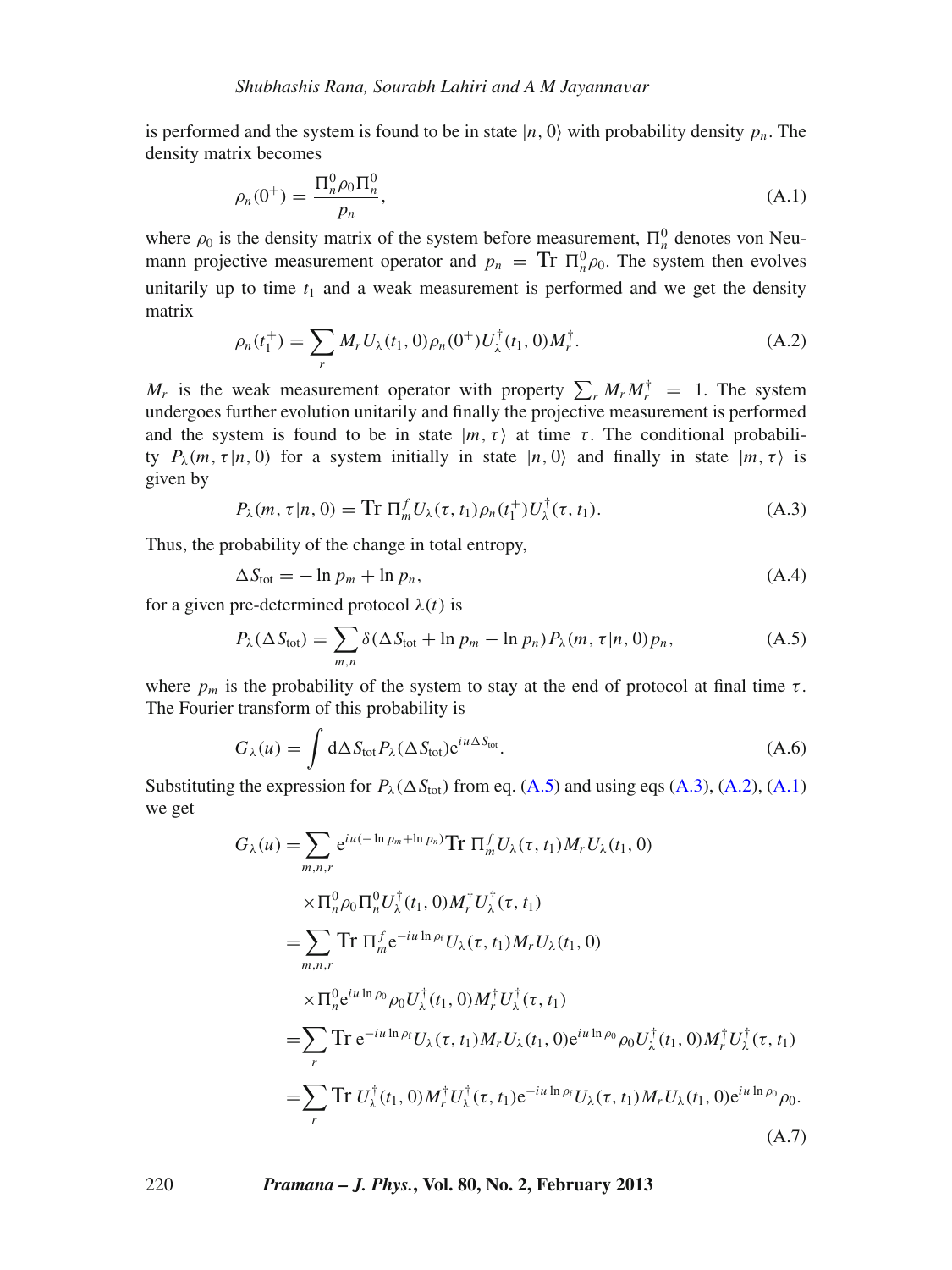$\rho_f$  is the final density matrix which is diagonal in the energy basis. In the second step, we have used the completeness relation  $\sum_{m} \prod_{m}^{f} = 1$  and  $\sum_{n} \prod_{n}^{0} = 1$  for the projective operator. Substituting  $u = i$ , for the Fourier transform variable, we get from eq. [\(A.6\)](#page-13-4)  $G_{\lambda}(i) = \langle e^{-\Delta S_{\text{tot}}}\rangle$  and hence

$$
\langle e^{-\Delta S_{tot}} \rangle = \sum_{r} \text{Tr} U_{\lambda}^{\dagger} (t_{1}, 0) M_{r}^{\dagger} U_{\lambda}^{\dagger} (\tau, t_{1}) e^{\ln \rho_{f}} U_{\lambda} (\tau, t_{1}) M_{r} U_{\lambda} (t_{1}, 0) e^{-\ln \rho_{0}} \rho_{0}
$$
  
\n
$$
= \sum_{r} \text{Tr} U_{\lambda}^{\dagger} (t_{1}, 0) M_{r}^{\dagger} U_{\lambda}^{\dagger} (\tau, t_{1}) e^{\ln \rho_{f}} U_{\lambda} (\tau, t_{1}) M_{r} U_{\lambda} (t_{1}, 0)
$$
  
\n
$$
= \sum_{r} \text{Tr} U_{\lambda} (\tau, t_{1}) M_{r} U_{\lambda} (t_{1}, 0) U_{\lambda}^{\dagger} (t_{1}, 0) M_{r}^{\dagger} U_{\lambda}^{\dagger} (\tau, t_{1}) e^{\ln \rho_{f}}
$$
  
\n
$$
= \sum_{r} \text{Tr} U_{\lambda} (\tau, t_{1}) M_{r} M_{r}^{\dagger} U_{\lambda}^{\dagger} (\tau, t_{1}) e^{\ln \rho_{f}}
$$
  
\n
$$
= \text{Tr} U_{\lambda} (\tau, t_{1}) U_{\lambda}^{\dagger} (\tau, t_{1}) e^{\ln \rho_{f}}
$$
  
\n
$$
= \text{Tr} e^{\ln \rho_{f}} = \text{Tr} \rho_{f} = 1.
$$
 (A.8)

In the second line, we make use of e<sup>-ln ρ</sup>0<sub>0</sub> = 1, while the cyclic property of trace is used in the third line. Operator identity  $\sum_{r} M_r M_r^{\dagger} = 1$  is used in the fourth step.

We have proved that the IFT holds in the same form as in eq.  $(1.4)$  under intermediate weak measurements. This can be readily generalized to the multiple intermediate weak measurements, which corroborates the robustness of FT under weak or generalized measurements.

#### **References**

- <span id="page-14-0"></span>[1] D J Evans, E G D Cohen and G P Morriss, *Phys. Re*v*. Lett.* **71**, 2401 (1993)
- [2] D J Evans and D J Searles, *Phys. Re*v*.* **E50**, 1645 (1994)
- <span id="page-14-5"></span>[3] C Jarzynski, *Phys. Re*v*. Lett.* **78**, 2690 (1997)
- <span id="page-14-3"></span>[4] G E Crooks, *J. Stat. Phys.* **90**, 1481 (1998)
- <span id="page-14-4"></span>[5] G E Crooks, *Phys. Re*v*.* **E60**, 2721 (1999)
- <span id="page-14-6"></span>[6] U Seifert, *Phys. Re*v*. Lett.* **95**, 040602 (2005)
- <span id="page-14-1"></span>[7] U Seifert, *Eur. Phys. J.* **B64**, 423 (2008)
- <span id="page-14-2"></span>[8] K Sekimoto, *Prog. Theor. Phys. Suppl.* **130**, 17 (1998)
- <span id="page-14-7"></span>[9] M Sahoo, S Lahiri and A M Jayannavar, *J. Phys. A: Math. Theor.* **44**, 205001 (2011)
- <span id="page-14-8"></span>[10] R Kawai, J M R Parrondo and C Van den Broeck, *Phys. Re*v*. Lett.* **98**, 080602 (2007)
- <span id="page-14-9"></span>[11] S Lahiri, S Rana and A M Jayannavar, *J. Phys.* **A45**, 065002 (2012)
- <span id="page-14-10"></span>[12] T M Cover and J A Thomas, *Elements of information theory*, 2nd edn (Wiley-Interscience, Hoboken, NJ, 2006)
- <span id="page-14-11"></span>[13] Massimiliano Esposito and Shaul Mukamel, *Phys. Re*v*.* **E73**, 046129 (2006)
- <span id="page-14-14"></span>[14] T Monnai, *Phys. Re*v*.* **E72**, 027102 (2005)
- <span id="page-14-12"></span>[15] S Deffner and E Lutz,  $arXiv/cond-mat:1201.3888$  $arXiv/cond-mat:1201.3888$
- <span id="page-14-13"></span>[16] H T Quan and H Dong,  $arXiv/cond-mat:0812.4955$  $arXiv/cond-mat:0812.4955$
- <span id="page-14-15"></span>[17] A Hopkins, K Jacobs, S Habib and K Schwab, *Phys. Re*v*.* **B68**, 235328 (2003)